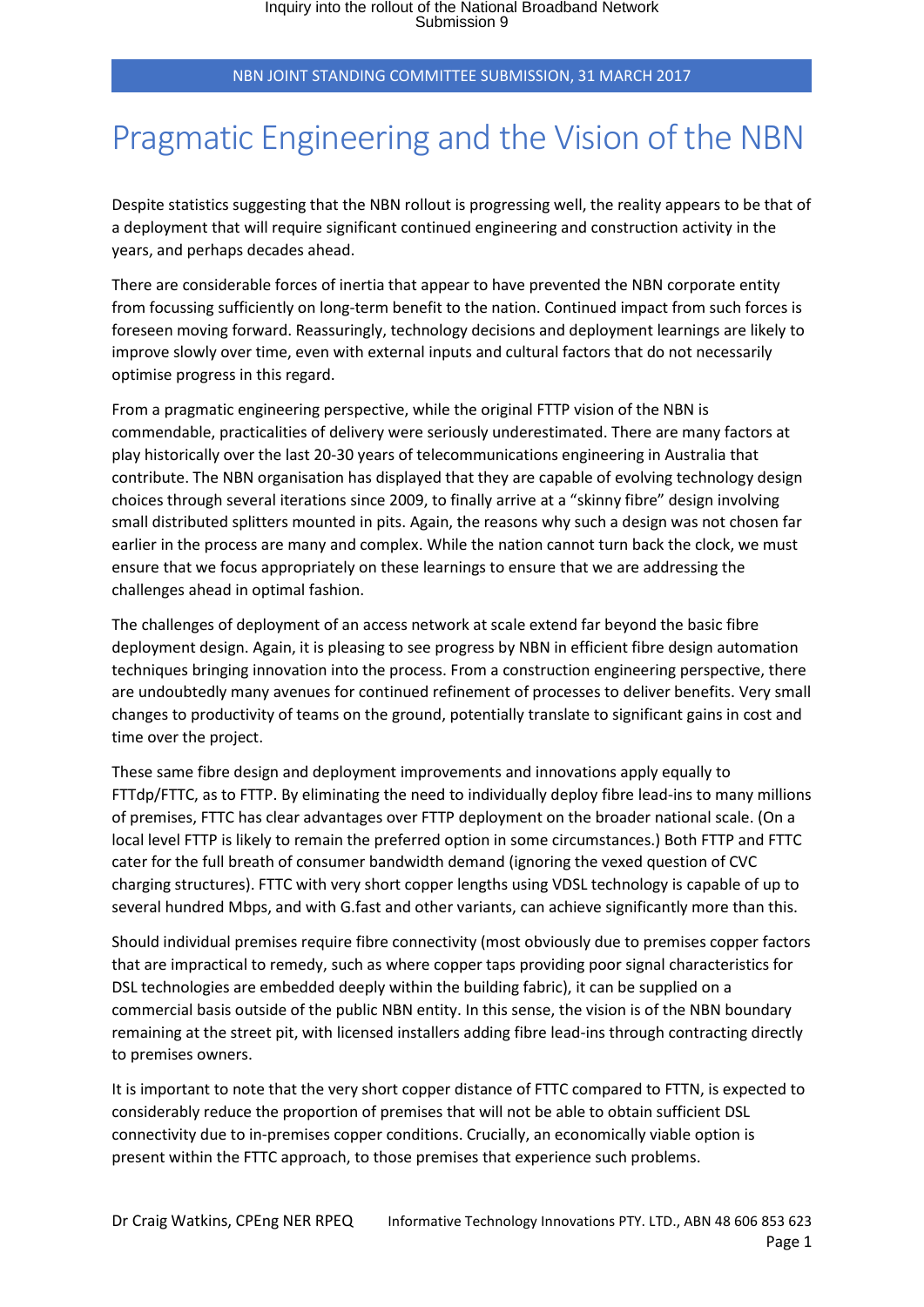## NBN JOINT STANDING COMMITTEE SUBMISSION, 31 MARCH 2017

In summary of above, both FTTP and FTTC deliver NBN capability that fully matches the vision of long-term flexible communications infrastructure for the nation.

HFC using DOCSIS 3.1 or better, can also deliver infrastructure that has long-term suitability. However, to do so requires that node sizes are tightly constrained as traffic demands increase over time and as bandwidth usage patterns change. The costs of these upgrades to the HFC network over time must not be underestimated. The recent history of severe underestimation of the cost of incorporation of HFC networks into the NBN must not be allowed to be forgotten. The nation needs to ensure that pragmatic engineering realities are fully understood, and not filtered out by many layers of senior management and political interpretation. Most crucially, an NBN Statement of Expectations that sets a very low bar for network capability, at the expense of longer-term national goals, must not be allowed to pervert decision making.

FTTN has allowed the NBN to reach a significant number of premises relatively quickly. However, despite protestations of some, the prospects for network upgrade from FTTN are severely limited. This does not imply that there are no upgrade prospects short of deploying FTTC or FTTP, but it does mean that the value equations related to such upgrades do not appear to be overly exciting.

The NBN organisation recently estimated that the additional cost of FTTC compared to FTTN was only of the order of \$600 per premises. On this basis, the choice to move to FTTC and provide longterm benefit is hard to argue against, given the relative difficulty of upgrading FTTN in any form. The relative neglect of the FTTC option in recent years means that there would be considerable ramp-up to cease deployment of FTTN. However, there is little in the way of sustainable argument to suggest that the deployment of FTTC is in any way slower than that of FTTN. In fact, there are reasons to suggest that relative simplicity and parallelisation of activities for FTTC deployment is likely to obtain significant gains in overall deployment timeframes. Of course, there are many pragmatic engineering and deployment challenges to address in optimised fashion, including the crucial issue of cutover and PSTN decommissioning. With FTTC there are also expectations that deployment costs can be reduced further over time compared to the baseline of the recent NBN estimates.

It would seem clear that political decision making, both external and internal to the NBN organisation, has played a key role in delaying focus on FTTC. The nation now faces a future of addressing upgrade from FTTN at substantial scale. This represents significant time and expense ahead before we can rest knowing that the job of communications infrastructure renewal, being the original vision of the NBN, is complete.

Fixed wireless and satellite components of the NBN deployment will also present ongoing upgrade challenge. While broad growth in bandwidth demand to 1 Gbps and above is not clearly on the horizon, as might be predicted by Neilsen's Law, clear forces in bandwidth demand and usage demand growth are nonetheless apparent.

As a nation, it is crucial that qualified engineering input is present. This input must consider pragmatic realities of construction in synergy with network technology factors, and realistic demand growth projections. The engineering realities of cost and time must be at the forefront of all technical decisions.

The nation can continue to trust the structures currently in place to deliver NBN capability, hoping that past lessons have been fully learned. Alternatively, the nation is likely to obtain value from additional engineering infrastructure oversight by an independent panel of pragmatic engineering technology experts. Admittedly, it is difficult to see where a significant number of suitably qualified engineering experts with appropriate technology and pragmatic focus, and with otherwise